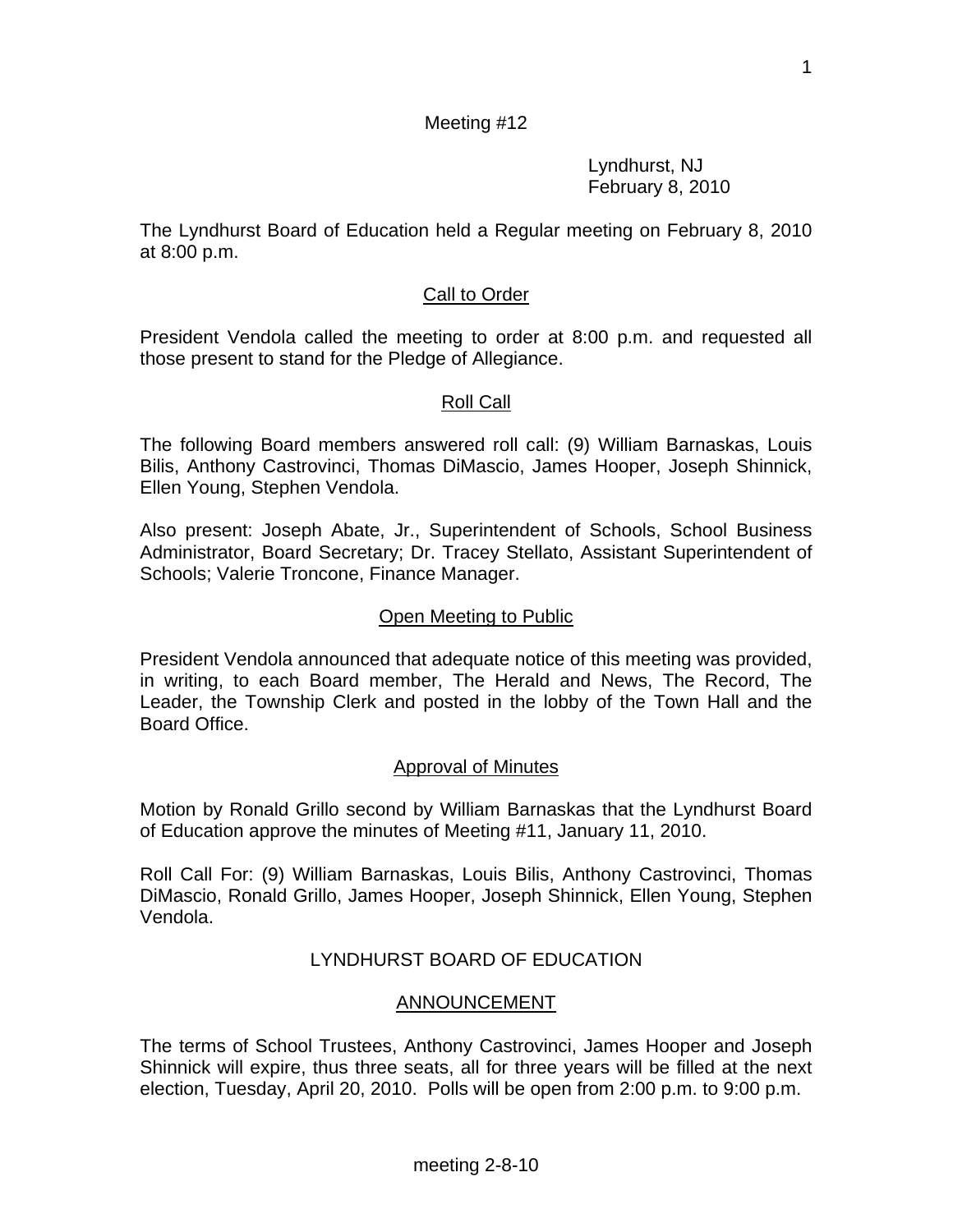A candidate whose name is to appear on the ballot must file his petition with the Secretary of the Board not later than 4:00 p.m., March 1, 2010.

A drawing for ballot position will be held at 4:00 p.m., Wednesday, March 10, 2010 at 420 Fern Avenue. Should a candidate wish to withdraw his name as a candidate, he must do so in writing to the Secretary of the Board not later than 4:00 p.m., Monday, March 8, 2010.

The last day for candidates to file for appointment of challenges with the Bergen County Board of Elections Office is Tuesday, April 6, 2010.

Only those persons who are permanently registered or those who register with the Bergen County Board of Elections, Hackensack, or the Township Clerk by Tuesday, March 30, 2010 will be permitted to vote on Tuesday, April 20, 2010.

All judges to open the school elections at 2:00 p.m., Tuesday, April 20, 2010 at:

| <b>District</b> | School                         |  |
|-----------------|--------------------------------|--|
| 1               | Jefferson School               |  |
| 2               | Jefferson School               |  |
| 3               | Senior Citizen Building        |  |
| 4               | United Presbyterian Church     |  |
| 5               | United Presbyterian Church     |  |
| 6               | Lyndhurst High School          |  |
|                 | Lyndhurst High School          |  |
| 8               | <b>Lyndhurst Health Center</b> |  |
| 9               | Jefferson School               |  |
| 10              | Jefferson School               |  |
| 11              | Joseph Carucci Apartments      |  |
| 12              | Joseph Carucci Apartments      |  |
| 13              | <b>Lyndhurst High School</b>   |  |
| 14              | Lyndhurst High School          |  |
| 15              | <b>Lyndhurst High School</b>   |  |

All dates and times are tentative.

**Communications** 

Correspondence From: Subject Matter:

Josephine Malaniak Thank You-Retirement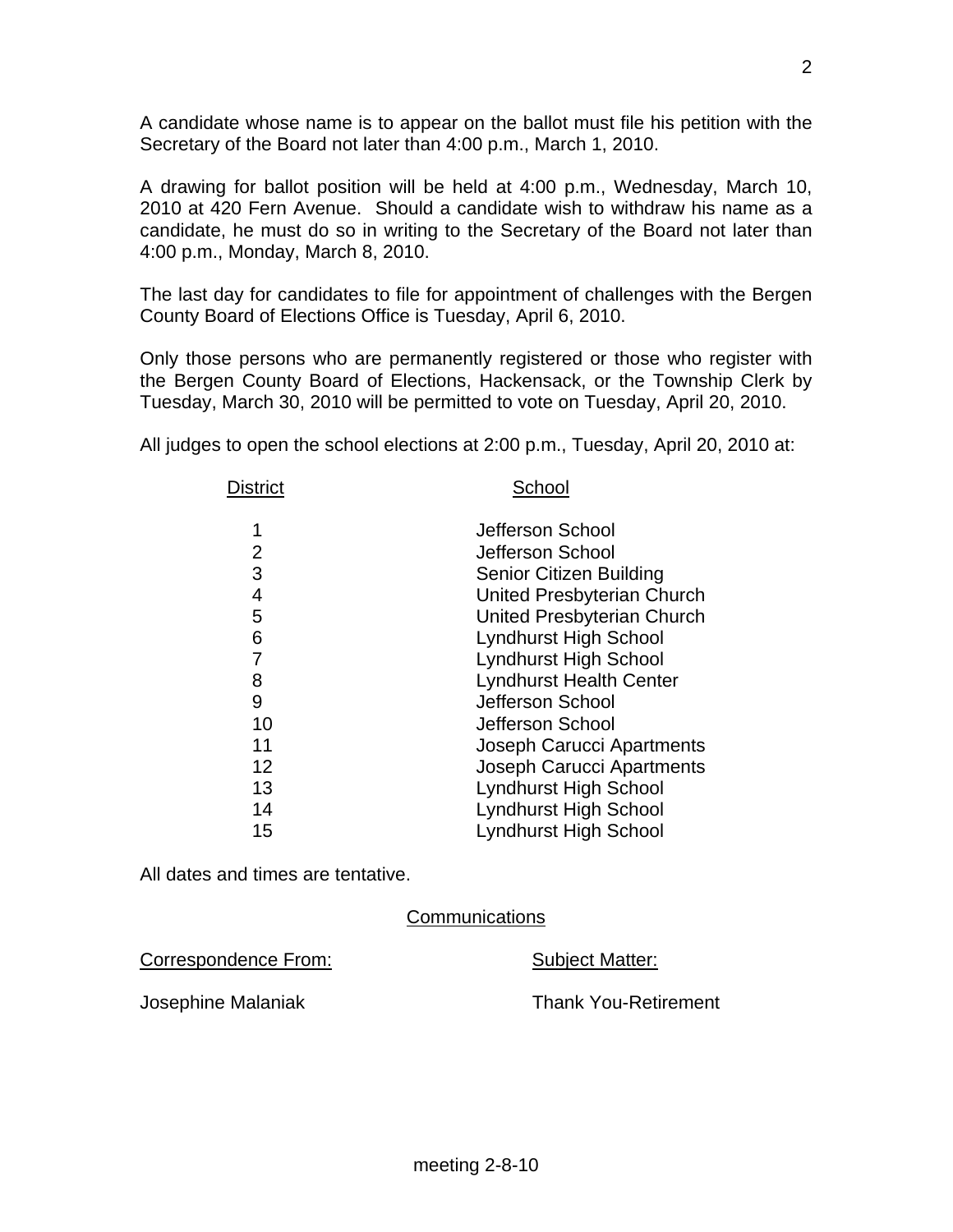Finance and Negotiations Committee: James Hooper, chairperson

 William Barnaskas Ronald Grillo Anthony Castrovinci, alternate

Any Board member who takes exception to any of the following listed actions under the category of Finance and Negotiations may so indicate now and a separate motion for each of the excepted actions will be entertained.

Motion made by James Hooper second by Ronald Grillo that the following Finance and Negotiations actions of the Board numbered 1 through 7 exception actions be adopted.

Roll Call For: (9) William Barnaskas, Louis Bilis, Anthony Castrovinci, Thomas DiMascio, Ronald Grillo, James Hooper, Joseph Shinnick, Ellen Young, Stephen Vendola.

- 1. BE IT RESOLVED, by the Lyndhurst Board of Education that it has received and accepts the financial reports of the Secretary and Treasurer of School Monies for the month ended January 31, 2010 and certifies that the reports indicate that no major account or fund is overexpended in violation of NJAC 6A:23-2.11(a) and that sufficient funds are available to meet the district's financial obligations for the remainder of the school year. A copy of the certification shall be included in the minutes.
- 2. BE IT RESOLVED, that the payroll for the month ended January 31, 2010 be and the same is hereby approved and ordered paid:

Payroll \$1,127,839.20

3. BE IT RESOLVED, that the attached list of supplies received and services rendered to the Board of Education of the Township of Lyndhurst, County of Bergen, for the month ended February 8, 2010 be and the same are hereby approved and ordered paid:

| Charter School (Fund 10)<br><b>Current Expense (Fund 11)</b><br>Capital Outlay (Fund 12)<br>Special Revenue (Fund 20) | \$1,525.00<br>\$1,209,310.33<br>\$16,600.00<br>\$20,287.54 |
|-----------------------------------------------------------------------------------------------------------------------|------------------------------------------------------------|
| Total                                                                                                                 | \$1,247,722.87                                             |
| <b>General Ledger</b>                                                                                                 | \$131,358.18                                               |

4. BE IT RESOLVED, that the ACCP/BCCP supplies received and services rendered to the Board of Education of the Township of Lyndhurst, County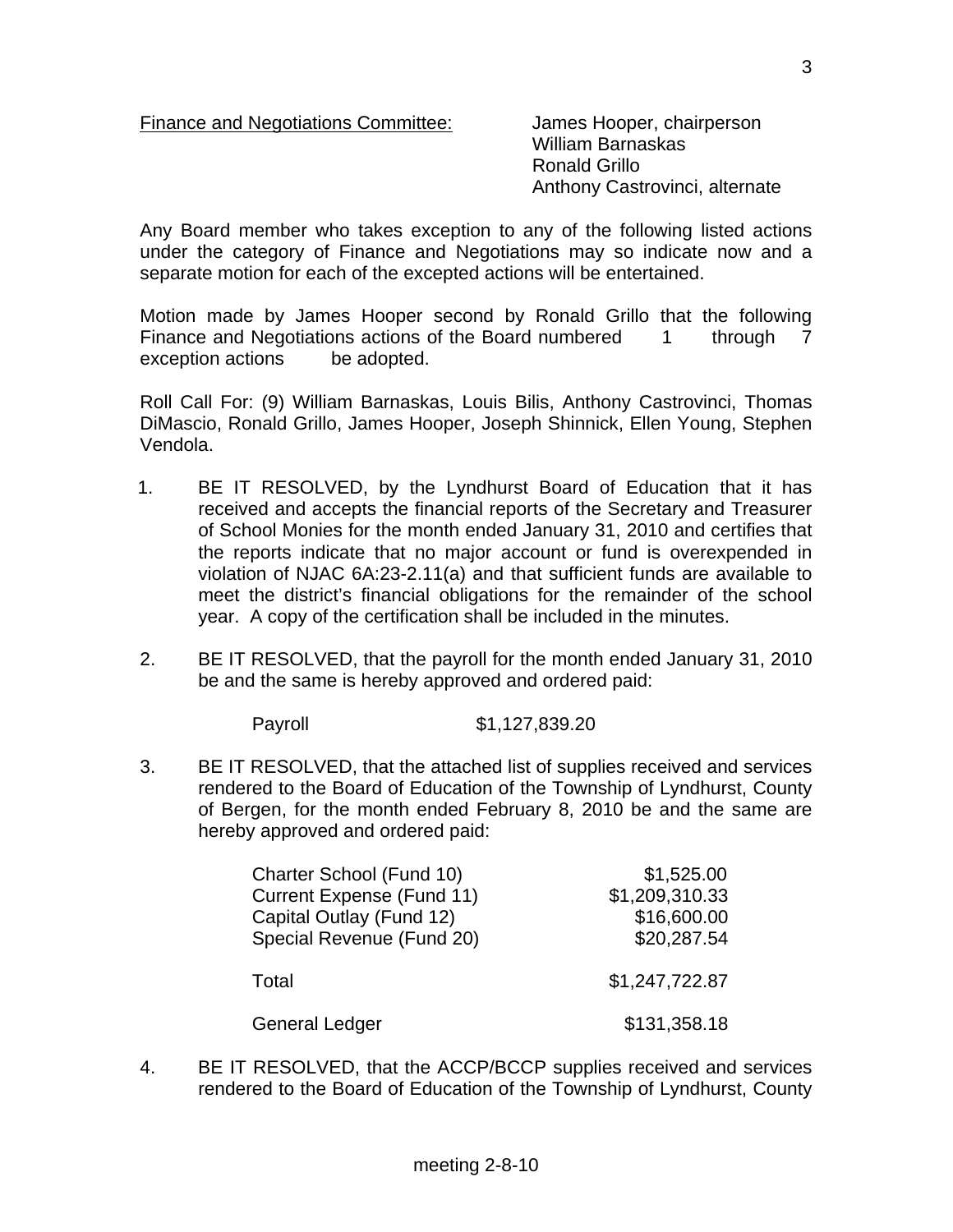of Bergen, for the month of January 2010, be and the same are hereby approved and ordered paid:

| <b>Payroll/Payroll Taxes</b> | \$6,689.98 |
|------------------------------|------------|
| Supplies/Telephone/Misc      | \$346.08   |
| <b>Tuition Refunds</b>       | - 0 -      |
| Total                        | \$7,036.06 |

5. BE IT RESOLVED, that cafeteria services rendered to the Board of Education of the Township of Lyndhurst, County of Bergen, for the month of January 2010, be and the same are hereby approved and ordered paid:

| Payroll/Payroll Taxes | \$22,170.36 |
|-----------------------|-------------|
| <b>Services</b>       | \$37,183.79 |
| Refund                | 21.25       |

- 6. BE IT RESOLVED, that the Lyndhurst Board of Education approve the attached transfers for the month of January 2010.
- 7. BE IT RESOLVED, that the Lyndhurst Board of Education approve the Memorandum of Agreement between the Lyndhurst Board of Education and the Lyndhurst Education Association to hereby agree to a differential of \$6,000.00 for the position of Head Teacher, prorated, for the 2009-2010 school year.

#### Rules and Regulations Committee

Any Board member who takes exception to any of the following listed actions under the category of Rules and Regulations may so indicate now and a separate motion for each of the excepted actions will be entertained.

Motion made by Thomas DiMascio second by William Barnaskas that the following Rules and Regulations actions of the Board numbered 1 through 3 exception actions be adopted.

Roll Call For: (9) William Barnaskas, Louis Bilis, Anthony Castrovinci, Thomas DiMascio, Ronald Grillo, James Hooper, Joseph Shinnick, Ellen Young, Stephen Vendola.

- 1. BE IT RESOLVED, that the Lyndhurst Board of Education approve the attached 2010-2011 school year calendar.
- 2. BE IT RESOLVED, that the Lyndhurst Board of Education approve the attached revised policies and regulations: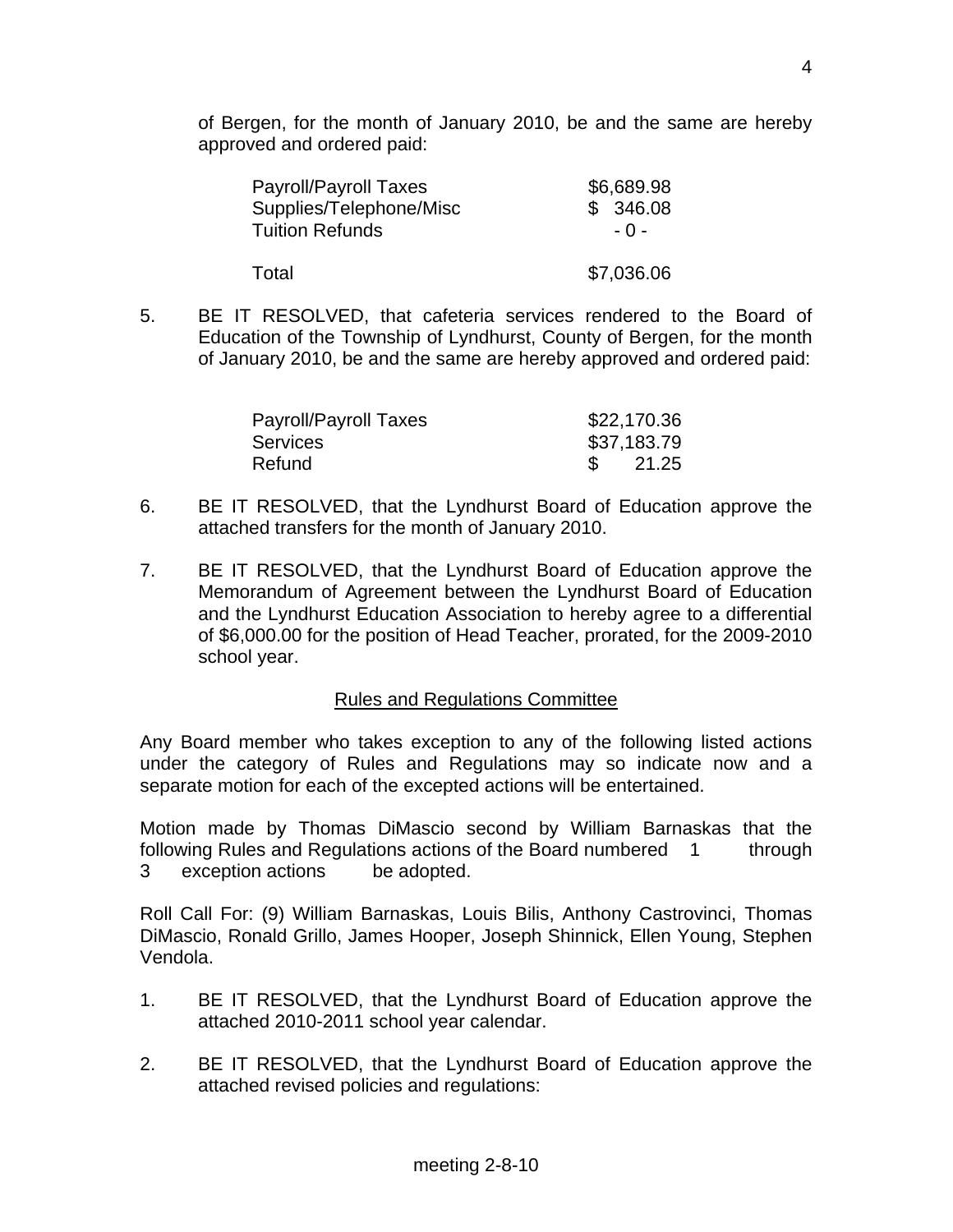| Policy #3510<br>(1 <sup>st</sup> reading)     | Maintenance and Repair                                                                                      |
|-----------------------------------------------|-------------------------------------------------------------------------------------------------------------|
| Regulation #3510<br>(1 <sup>st</sup> reading) | Operation and Maintenance of Plant                                                                          |
| Policy #4117.52<br>(1 <sup>st</sup> reading)  | <b>Staff Use of Internet Social Networks</b><br>and Other Forms Electronic<br><b>Communication Contract</b> |

3. BE IT RESOLVED, that the Lyndhurst Board of Education approve the following use of school facilities:

| Organization                                                   | Place                                              | Time, Date, Purpose                                        |
|----------------------------------------------------------------|----------------------------------------------------|------------------------------------------------------------|
| <b>Lyndhurst Police</b>                                        | <b>Lyndhurst HS</b><br>Gym, Auditorium             | 8:00 am-4:00 pm<br>6/25,28,29,30,7/1<br>Jr. Police Academy |
| Jefferson School<br>Drama Club                                 | Lyndhurst HS<br>Auditorium and<br><b>Band Room</b> | 6:00 pm-10:00 pm<br>5/6,7/10<br><b>Talent Show</b>         |
| Lyndhurst Parks Dept.                                          | Jefferson Gym                                      | 6:00 pm-10:00 pm<br>1/23/10<br>Dance                       |
| Lyndhurst High School<br><b>Project Graduation</b>             | Lyndhurst HS<br>Gym<br>Volleyball                  | 7:00 pm-10:00 pm<br>3/18/10<br><b>Fund Raiser</b>          |
| <b>Lyndhurst High School</b><br><b>Project Graduation 2010</b> | Lyndhurst HS<br><b>Room 110</b>                    | 7:00 pm-9:00 pm<br>2/2/10<br>Meeting                       |
| Roosevelt School PTA                                           | Lyndhurst HS<br>Auditorium                         | 7:00 am-2:00 pm<br>3/24/10<br>Show                         |
| Roosevelt School PTA                                           | Lyndhurst HS<br>Auditorium                         | 7:00 am-4:00 pm<br>6/1/10<br>Show                          |
| Allegro Arts Academy                                           | Lyndhurst HS<br>Auditorium                         | 1:00 pm-5:00 pm<br>6/13/10<br><b>Dance Showcase</b>        |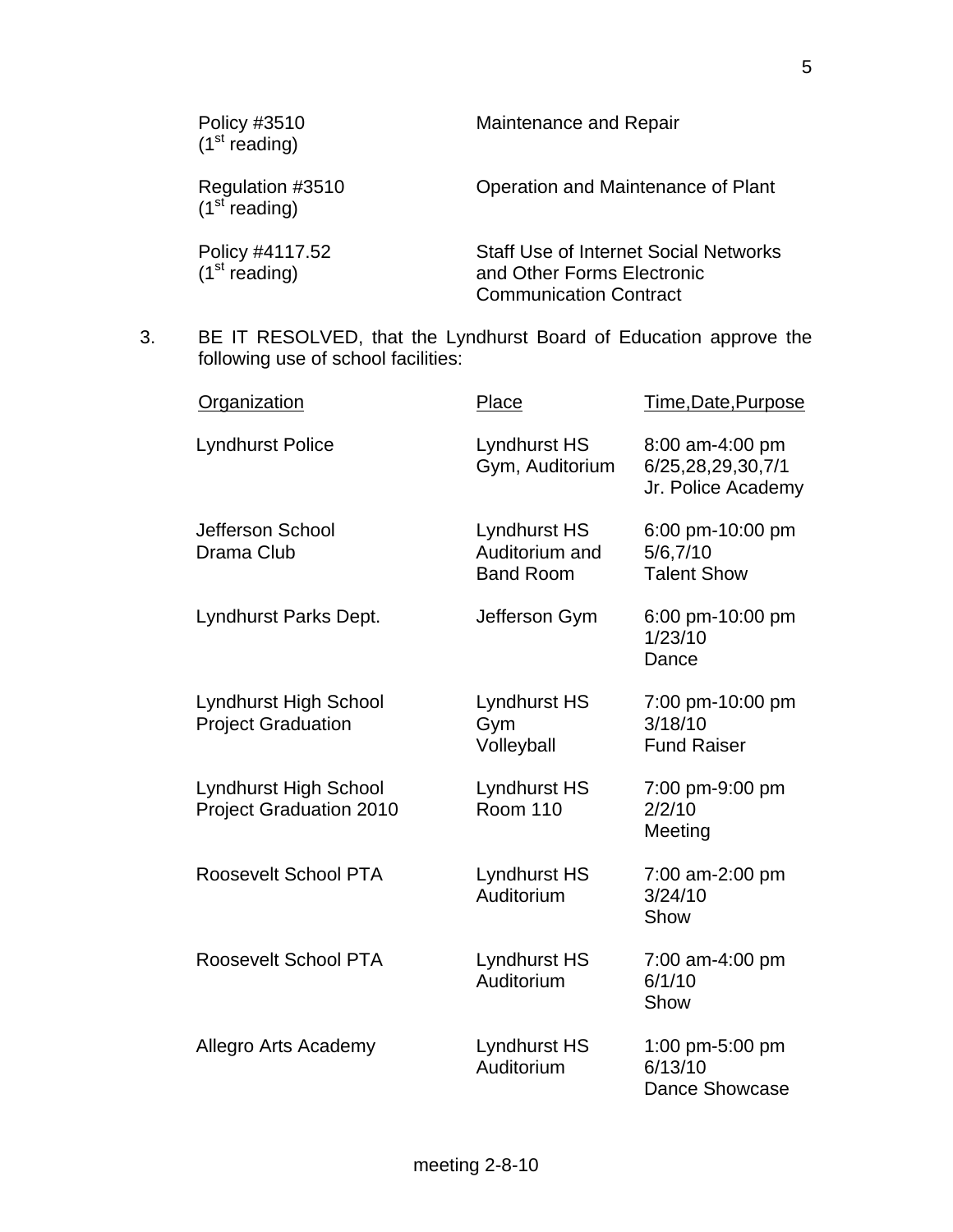| DPW Recycling Dept.                                     | Lincoln School<br>Playground                                           | $9:00$ am-3:00 pm<br>4/17or 4/18/10<br><b>Township Recycling</b>         |
|---------------------------------------------------------|------------------------------------------------------------------------|--------------------------------------------------------------------------|
| Lyndhurst Parks Dept.<br><b>Falcon Camp</b>             | Matera Field<br><b>LHS Field</b><br>LHS Gym (Rain)                     | $9:00$ am-2:00 pm<br>6/22, 23, 24, 25, 26/10<br><b>Baseball Training</b> |
| Columbus/Lincoln PTA                                    | Lincoln School<br>Art Room                                             | 6:00 pm-9:00 pm<br>2/9/10<br>Meeting                                     |
| Lyndhurst Parks Dept.<br><b>Cheerleading Fund Dance</b> | Jefferson Gym                                                          | 5:00 pm-10:00 pm<br>2/19/10<br>Dance                                     |
| A-1 College Funding, LLC                                | Lyndhurst HS<br><b>Room 110</b>                                        | 7:00 pm-9:00 pm<br>3/9/10<br>Seminar                                     |
| Lyndhurst Parks Dept.                                   | Jefferson Gym                                                          | 4:00 pm-8:00 pm<br>2/27/10<br><b>Softball Try-Outs</b>                   |
| Lyndhurst Parks Dept.                                   | Matera Field                                                           | 5:00 pm-7:00 pm<br>$6/28$ ; $7/1, 2, 12, 15$ ,<br>16/10<br>Soccer Camp   |
| <b>Franklin School PTA</b>                              | <b>Franklin School</b><br>Art Room                                     | 9:00 am-3:00 pm<br>2/11, 12/10<br><b>Book Fair</b>                       |
| Lyndhurst Parks Dept.                                   | Jefferson School<br>Gym                                                | 5:00 pm-8:00 pm<br>3/6, 7, 13/10<br><b>Baseball Try-outs</b>             |
| Lyndhurst HS<br><b>Booster Club</b>                     | <b>Lyndhurst HS</b><br>Gym<br><b>Faculty Game</b><br><b>Basketball</b> | 7:00 pm-10:00 pm<br>3/11/10<br><b>Fund Raiser</b>                        |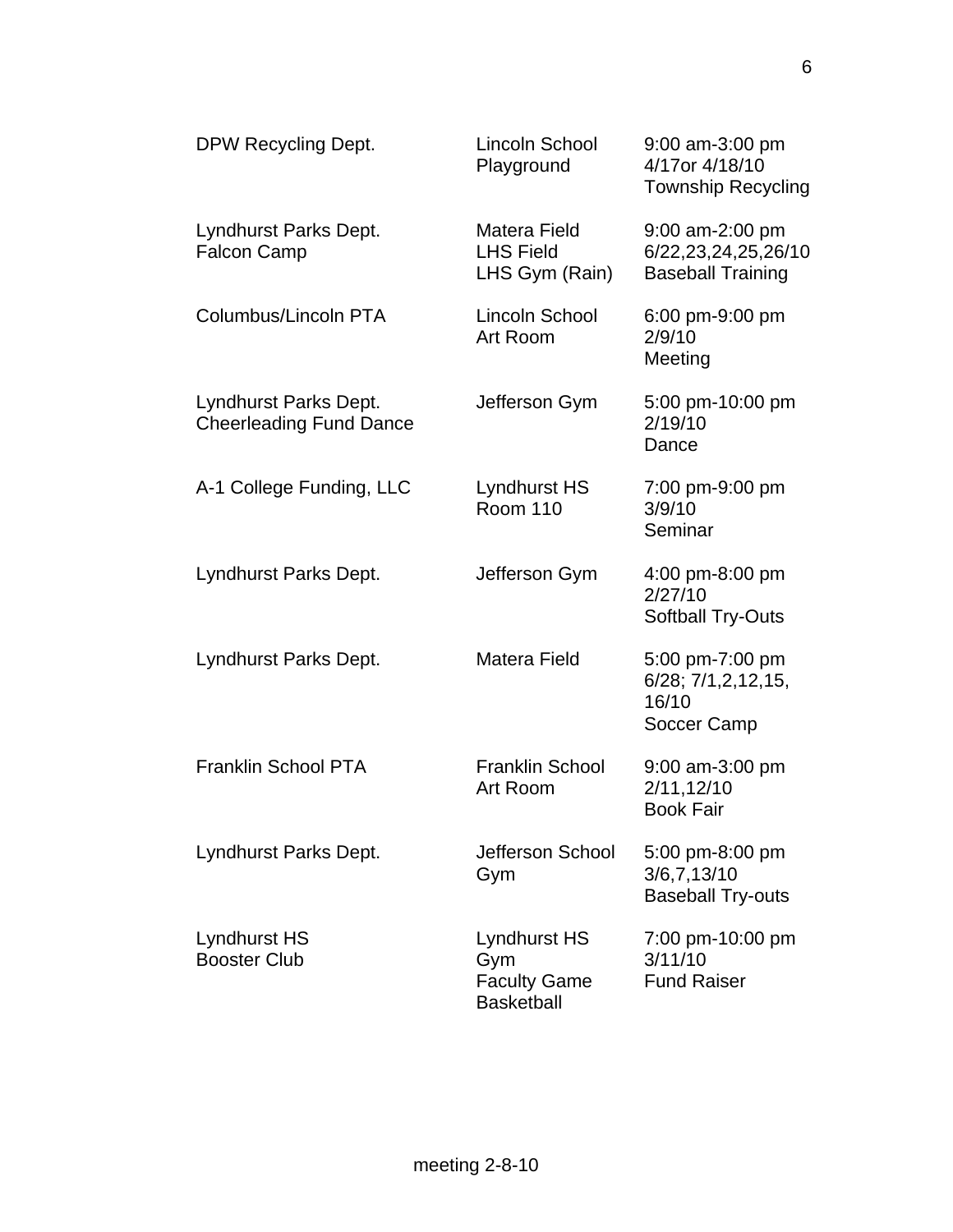## Student Activities and Recognition Committee

Any Board member who takes exception to any of the following listed actions under the category of Student Activities and Recognition may so indicate now and a separate motion for each of the excepted actions will be entertained.

Motion made by Joseph Shinnick second by Ronald Grillo that the following Student Activities and Recognition actions of the Board numbered 1 through 3 exception actions be adopted.

Roll Call For: (9) William Barnaskas, Louis Bilis, Anthony Castrovinci, Thomas DiMascio, Ronald Grillo, James Hooper, Joseph Shinnick, Ellen Young, Stephen Vendola.

- 1. BE IT RESOLVED, that the Lyndhurst Board of Education approve home instruction for four (4) students, subject to state approval.
- 2. BE IT RESOLVED, that the Lyndhurst Board of Education grant permission for one (1) classified student to attend the Felician School for Exceptional Children, Lodi, effective February 1, 2010, at a tuition of \$40,062.50 prorated. Transportation through Lyndhurst.
- 3. BE IT RESOLVED, that the Lyndhurst Board of Education grant permission for one (1) classified student to attend the Learning Center for Exceptional Children, Clifton, effective January 20, 2010, with a tuition of \$46,319.40, prorated. A 1:1 aide will be assigned through the Learning Center at a rate of \$130.00 per day. No transportation required.

## Personnel Committee

Any Board member who takes exception to any of the following listed actions under the category of Personnel may so indicate now and a separate motion for each of the excepted actions will be entertained.

Motion made by Anthony Castrovinci second by Ronald Grillo that the following Personnel actions of the Board numbered 1 through 17 exception actions 18 be adopted.

Roll Call For: (9) William Barnaskas, Louis Bilis, Anthony Castrovinci, Thomas DiMascio, Ronald Grillo, James Hooper, Joseph Shinnick, Ellen Young, Stephen Vendola

 1. BE IT RESOLVED, at the recommendation of Joseph Abate, Jr., Superintendent of Schools, School Business Administrator, Board Secretary, that the Lyndhurst of Education grant Theresa Brennen,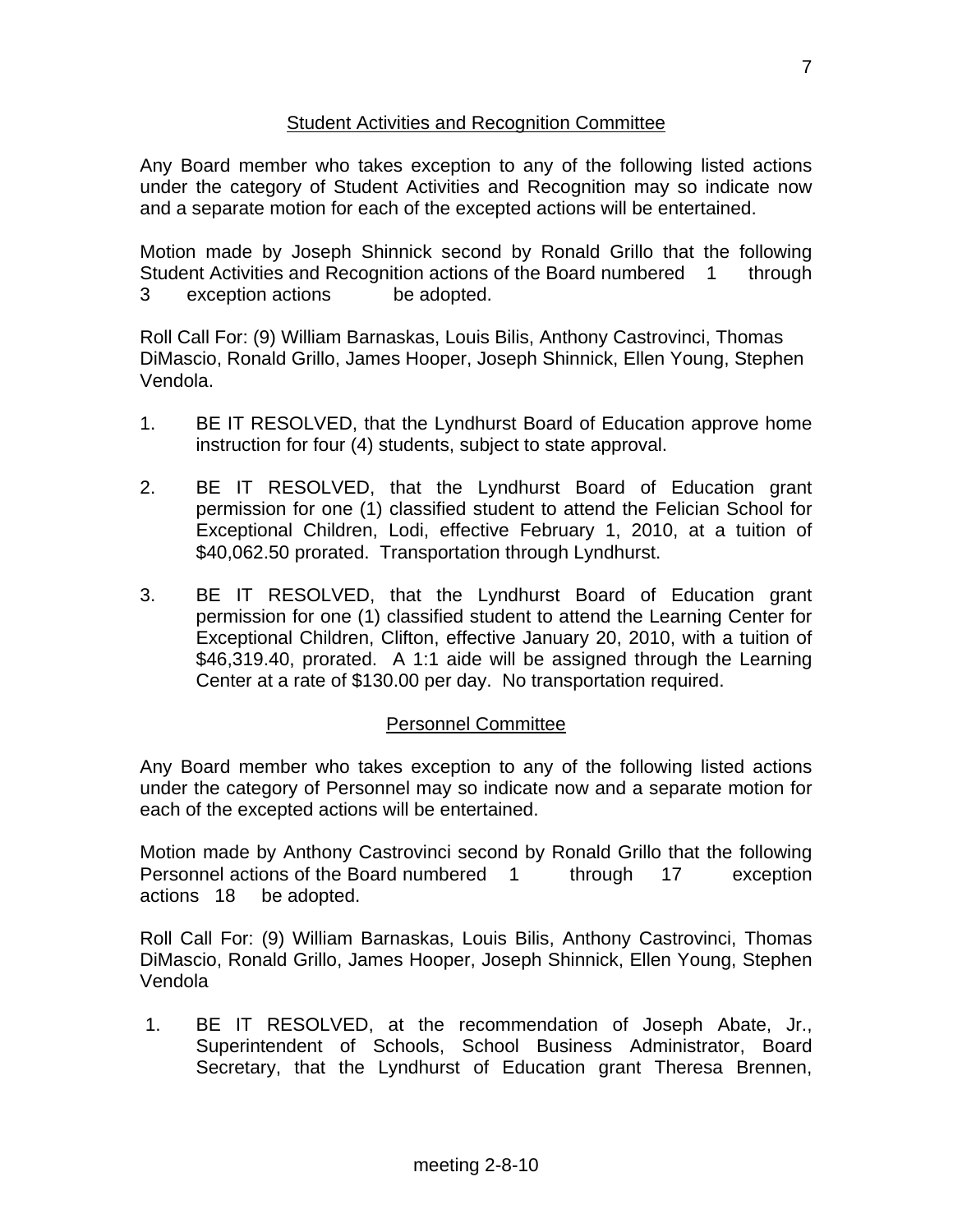Roosevelt School Teacher, grade 7, a Maternity Leave of Absence under the Family Leave Act with the use of accumulated sick days from April 1, 2010 to April 30, 2010. Maternity Leave of Absence from May 1, 2010 to approximately June 21, 2010. Return to work date September 2010.

- 2. BE IT RESOLVED, at the recommendation of Joseph Abate, Jr., Superintendent of Schools, School Business Administrator, Board Secretary, that the Lyndhurst of Education grant Jennifer Politis, Supervisor, a Maternity Leave of Absence under the Family Leave Act with the use of accumulated sick days from March 26, 2010 to April 30, 2010. Maternity Leave of Absence from May 3, 2010 to June 30, 2010. Return to work date September 2010.
- 3. BE IT RESOLVED, at the recommendation of Joseph Abate, Jr., Superintendent of Schools, School Business Administrator, Board Secretary, that the Lyndhurst of Education grant Kathleen Allen, BCA Elementary, a Medical Leave of Absence, with the use of accumulated sick days, from January 11, 2010 with a return to work date of February 27, 2010.
- 4. BE IT RESOLVED, at the recommendation of Joseph Abate, Jr., Superintendent of Schools, School Business Administrator, Board Secretary, that the Lyndhurst of Education revise motion #5, January 11, 2010 Board Meeting to read: Approve a Maternity Leave of Absence under the Family Leave Act for Karen Herman, Roosevelt School, Special Education, with the use of accumulated sick days. February 23, 2010 last day of work. Return to work date September 2010.
- 5. BE IT RESOLVED, at the recommendation of Joseph Abate, Jr., Superintendent of Schools, School Business Administrator, Board Secretary, that the Lyndhurst of Education revise motion #4, January 11, 2010 Board Meeting to read: Approve a Maternity Leave of Absence under the Family Leave Act for Stacy Tulloch, Franklin School, grade 8, with the use of accumulated sick days from April 1, 2010 through June 21, 2010. Family Leave Act from September 2010 to November 30, 2010. Leave of Absence from December 1, 2010 to June 2011. Return to work date September 2011.
- 6. BE IT RESOLVED, at the recommendation of Joseph Abate, Jr., Superintendent of Schools, School Business Administrator, Board Secretary, that the Lyndhurst of Education appoint Nick Dellosa, Head Teacher, at a differential of \$6,000.00, prorated, effective February 16, 2010, for the 2009-10 school year.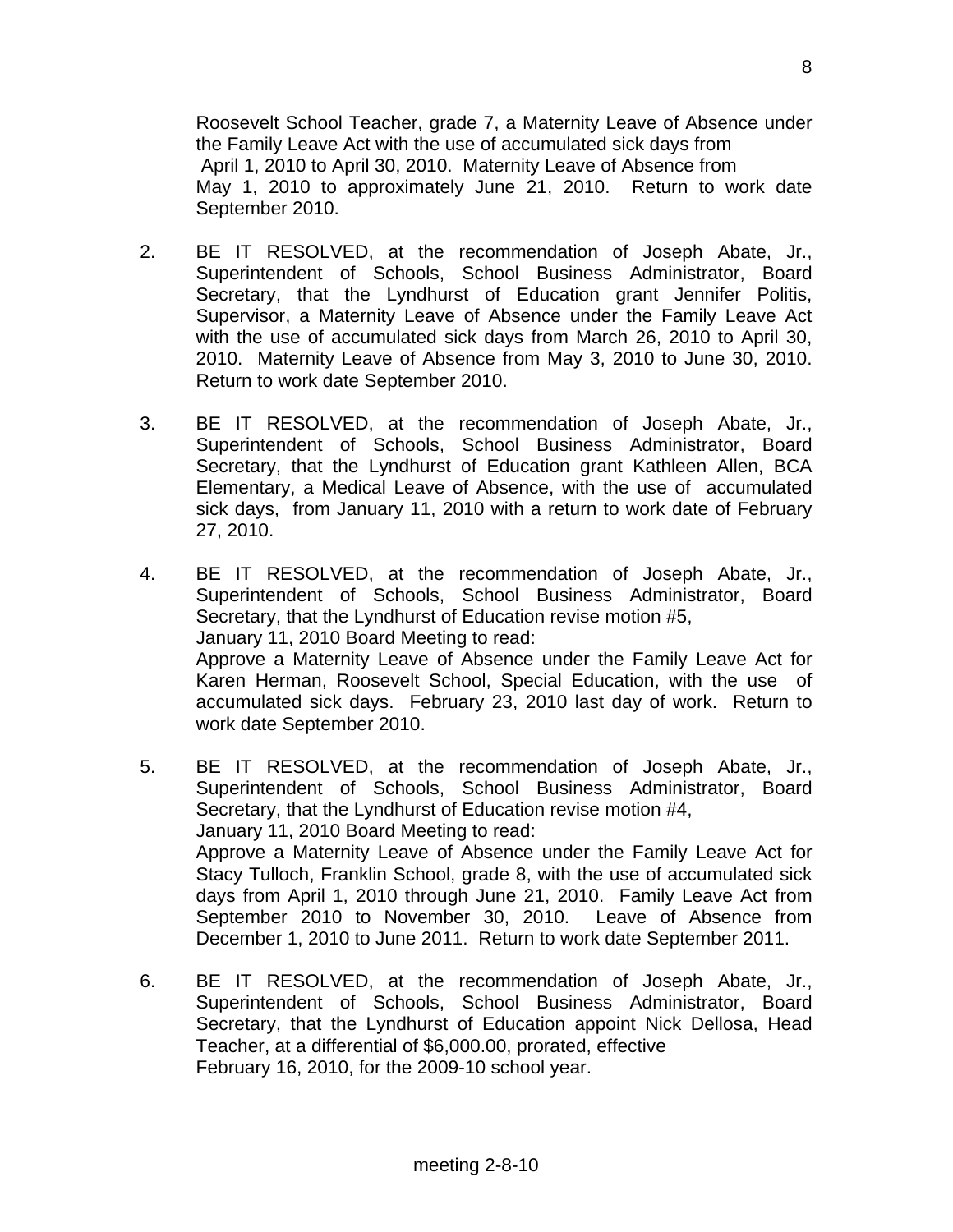- 7. BE IT RESOLVED, at the recommendation of Joseph Abate, Jr., Superintendent of Schools, School Business Administrator, Board Secretary, that the Lyndhurst of Education approve the attached job description for Drop-In Center Social Worker.
- 8. BE IT RESOLVED, at the recommendation of Joseph Abate, Jr., Superintendent of Schools, School Business Administrator, Board Secretary, that the Lyndhurst of Education post for the position of Drop-In Center Social Worker.
- 9. BE IT RESOLVED, at the recommendation of Joseph Abate, Jr., Superintendent of Schools, School Business Administrator, Board Secretary, that the Lyndhurst of Education appoint Jacqueline Ruane, Transportation Coordinator, at a differential of \$2,500.00, prorated, effective February 16, 2010.
- 10. BE IT RESOLVED, at the recommendation of Joseph Abate, Jr., Superintendent of Schools, School Business Administrator, Board Secretary, that the Lyndhurst of Education grant Gerald McConnell, tenure, effective February 2, 2010.
- 11. BE IT RESOLVED, at the recommendation of Joseph Abate, Jr., Superintendent of Schools, School Business Administrator, Board Secretary, that the Lyndhurst of Education place the following employee on the proper step of the salary guide.

|                      | Shauna Demarco From: BA@\$47,535<br>effective February 1, 2010 | To: BA+30@\$50,790 |
|----------------------|----------------------------------------------------------------|--------------------|
| <b>Andrew Monath</b> | From: MA@\$55,990<br>effective September 1, 2009               | To:MA+30@\$59,990  |

- 12. BE IT RESOLVED, at the recommendation of Joseph Abate, Jr., Superintendent of Schools, School Business Administrator, Board Secretary, that the Lyndhurst of Education appoint Kimberly Hykey as Head Girls Soccer coach for the 2010 fall sports season, at a stipend of \$6,153.00.
- 13. BE IT RESOLVED, at the recommendation of Joseph Abate, Jr., Superintendent of Schools, School Business Administrator, Board Secretary, that the Lyndhurst of Education appoint the following non-paid assistant coaches.

Boys Track **Baseball** Anthony Preite **Jim Walker** Kim Hykey **Perrin Mosca**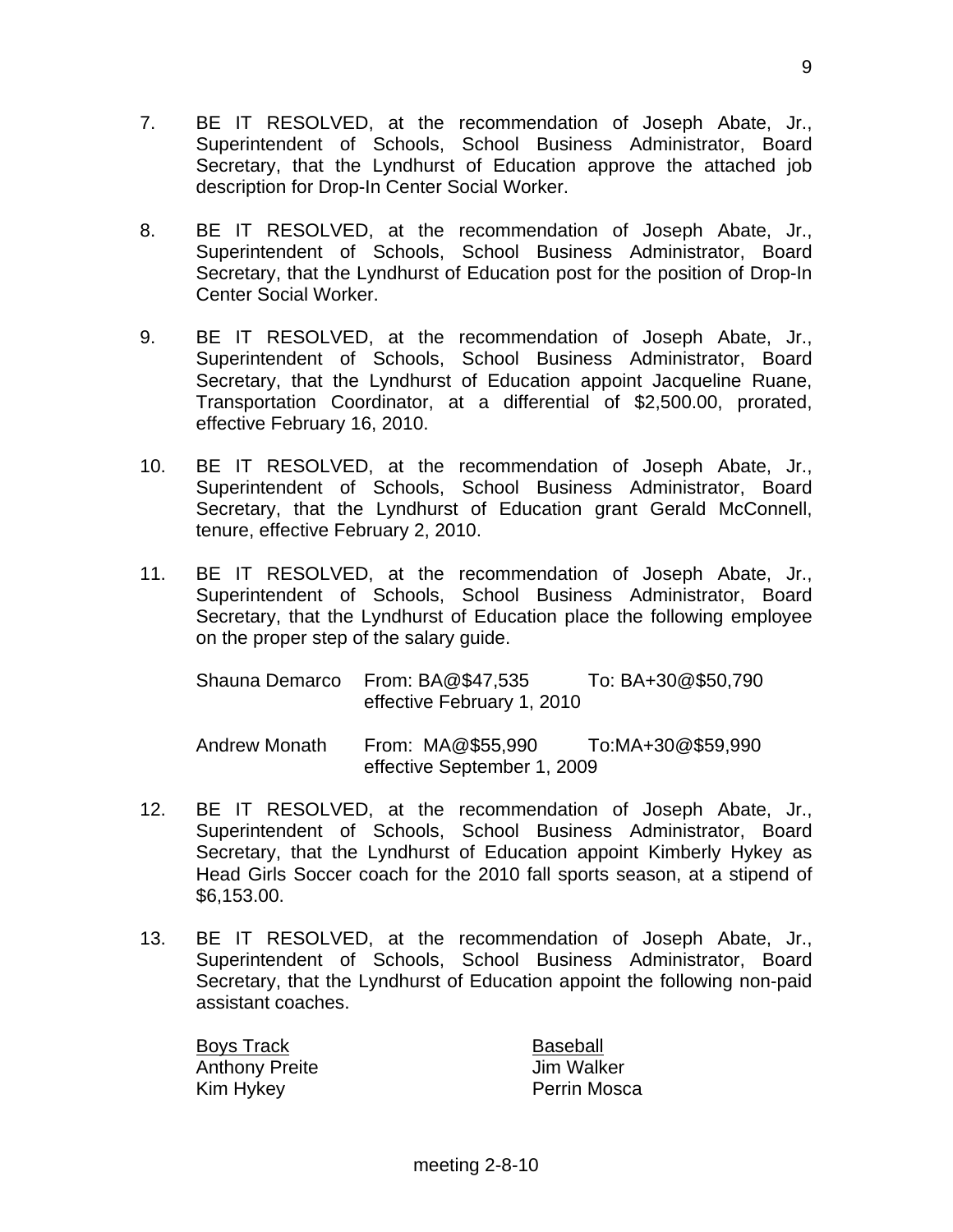| John Ferrie             | Joe Castagnetti     |
|-------------------------|---------------------|
| <b>Memet Guvener</b>    | <b>Mike Felacie</b> |
| Alfredo Diaz            |                     |
| Jason DaCosta           | Softball            |
| <b>Edward Tessalone</b> | Steven Turowski     |
|                         |                     |

**Girls Track** Nicole Cortese

- 
- 14 BE IT RESOLVED, at the recommendation of Joseph Abate, Jr., Superintendent of Schools, School Business Administrator, Board Secretary, that the Lyndhurst of Education approve the following Professional Development Opportunities.

| <b>Sean Frew</b><br><b>HS</b>         | <b>Coaching Clinic/Swimmimg</b><br>2/23/10, NFHS Coaching<br>approx. \$105.00                                               |
|---------------------------------------|-----------------------------------------------------------------------------------------------------------------------------|
| Jennifer Paterno<br><b>HS</b>         | <b>Coaching Clinic/Swimming</b><br><b>NFHS Coaching Fundamental Course</b><br>2/23/10; approx. \$75.00                      |
| <b>Tom Thomas</b><br><b>HS</b>        | <b>Coaching Clinic/Athletic Trainer</b><br>24 <sup>th</sup> Annual Athletic Training Conference<br>3/1/10; approx. \$100.00 |
| Jennifer Alvarez<br>Washington        | 3/22/10, Data analysis and Probability<br>approx. \$70.00                                                                   |
| <b>Rita Crespo</b><br>Lincoln         | 3/11/10, Increasing Student Motivation &<br>Achievement, approx. \$225.00                                                   |
| Linda Fenyar<br>Roosevelt             | 3/4, 5/10, Issues in Pediatric Audiology<br>approx. \$200.00                                                                |
| Diane Jankowski<br><b>High School</b> | 3/19/10, Conference for Business Educators<br>approx. \$65.00                                                               |
| Denise Kane<br><b>High School</b>     | 3/19/10, Conference for Business Educators<br>approx. \$65.00                                                               |
| Lisa Klein<br>Supervisor              | 2/11/10, Building A Successful Language Arts<br>Block, approx. \$150.00                                                     |
| Marlene Krupp<br>Supervisor           | 2/17/10, National Math Standards<br>approx. \$33.30                                                                         |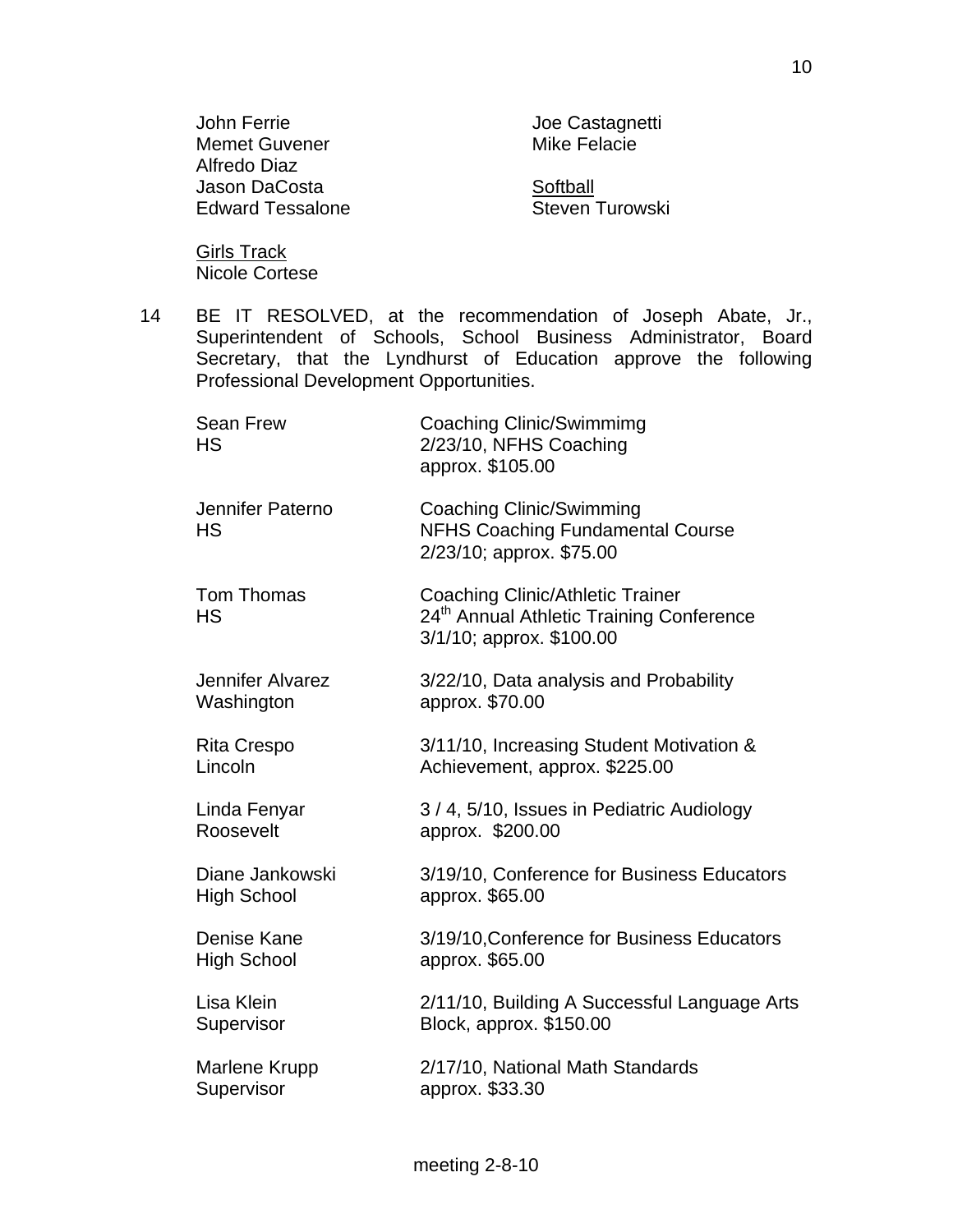| Angela Noble               | 2/1/10, Kindergarten Mathematics Workshop                                                                                                                              |
|----------------------------|------------------------------------------------------------------------------------------------------------------------------------------------------------------------|
| Washington                 | approx. \$70.00                                                                                                                                                        |
| Susan Robe<br><b>Nurse</b> | 1/27/10, Evaluation & Screening of Spinal<br>Deformities, approx. \$43.68<br>Deformities<br>$3/19,20/10$ , $5th$ annual School Nursing<br>Conference, approx. \$250.00 |
| Robyn Sarnoski             | 2/11/10, 2D-3D Geometry                                                                                                                                                |
| Washington                 | approx. \$2.48                                                                                                                                                         |
| <b>Shannon Stuiso</b>      | 1/12,14/10, PRISM-CD, approx. \$74.96 ea.                                                                                                                              |
| Washington                 | 3/2,3,30,31/10, PRISM-CD, approx. \$74.96 ea.                                                                                                                          |

15. BE IT RESOLVED, at the recommendation of Joseph Abate, Jr., Superintendent of Schools, School Business Administrator, Board Secretary, that the Lyndhurst of Education approve the following for the 2009-10 school year. Employment will be provisional, subject to authorization approval for emergent hiring pending completion of criminal history background check, and subject to submission of all required application documents.

| Pam Franchino           | sub lunch aide                      |
|-------------------------|-------------------------------------|
| Martha Solano           | lunch aide @ Columbus (replacement) |
| <b>Thomas Grimmeyer</b> | sub custodian                       |
| Larry Clifton           | sub custodian                       |

16. BE IT RESOLVED, at the recommendation of Joseph Abate, Jr., Superintendent of Schools, School Business Administrator, Board Secretary, that the Lyndhurst of Education grant permission to the following college students to do their observation, field experience, etc. in the Lyndhurst Public Schools in order to fulfill their course requirements.

| Lori Indri                              | 2/11/10, 4 hours observation                                              |
|-----------------------------------------|---------------------------------------------------------------------------|
| <b>Bergen Community College</b>         | Washington, grade 2                                                       |
| Samantha Lockhart<br>St. Peters College | 30 hours, sophomore field experience<br>HS, History<br>start date: 2/8/10 |
| Dana Manginelli                         | 2/1/10, 4 hours observation                                               |
| <b>Bergen Community College</b>         | Lincoln, grade 3                                                          |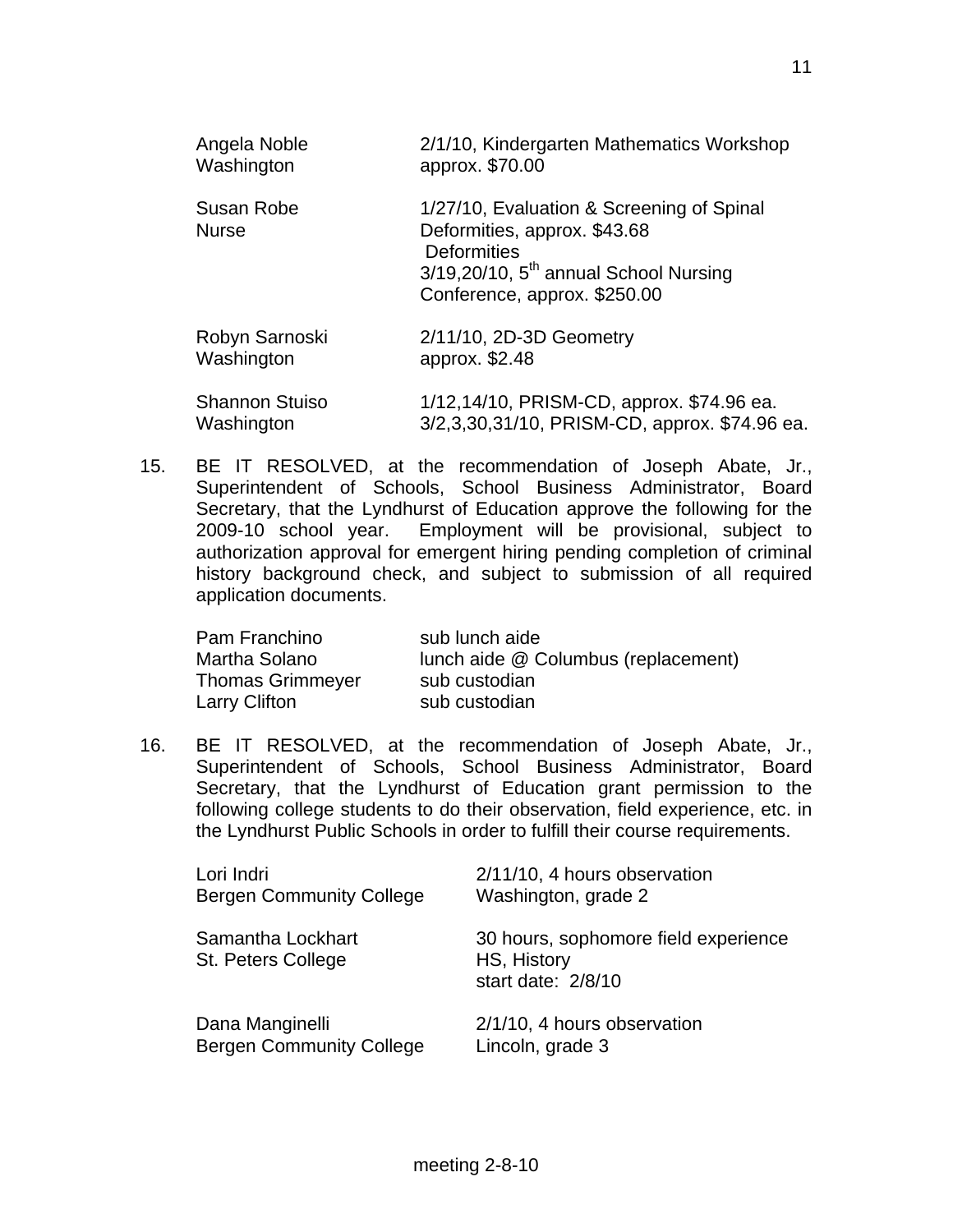| Olivia Russo<br>St. Peters College | 30 hours, sophomore field experience<br>HS, English<br>start date: 2/9/10 |
|------------------------------------|---------------------------------------------------------------------------|
| Megha Shah                         | $2/9/10 - 5/4/10$ , senior field experience                               |
| <b>Felician College</b>            | Washington, Kdgn.                                                         |

17. BE IT RESOLVED, at the recommendation of Joseph Abate, Jr., Superintendent of Schools, School Business Administrator, Board Secretary, that the Lyndhurst of Education approve the attached list of substitute teachers for the 2009-2010 school year. Employment will be provisional, subject to authorization approval for emergent hiring pending completion of criminal history background check, and subject to submission of all required application documents.

- - - SEPARATE VOTE - - - - - - - - - - - - - - - - - - - - - - - - - - - - - - - - - - - - - - - - - -

Motion by Anthony Castrovinci second by Thomas DiMascio

Roll Call For: (6) William Barnaskas, Ronald Grillo, James Hooper, Joseph Shinnick, Ellen Young, Stephen Vendola. Against: (2) Louis Bilis, Anthony Castrovinci. Abstain: (1) Thomas DiMascio

18. BE IT RESOLVED, at the recommendation of Joseph Abate, Jr., Superintendent of Schools, School Business Administrator, Board Secretary, that the Lyndhurst of Education withhold the negotiated salary increase for a Lyndhurst High School teacher, effective, September 1, 2010.

- - - SEPARATE VOTE - - - - - - - - - - - - - - - - - - - - - - - - - - - - - - - - - - - - - - - - - -

#### Public Comments

Agenda Items

Annie Rowe – What is a Head Teacher?

Non-Agenda Items

Annie Rowe – Waive